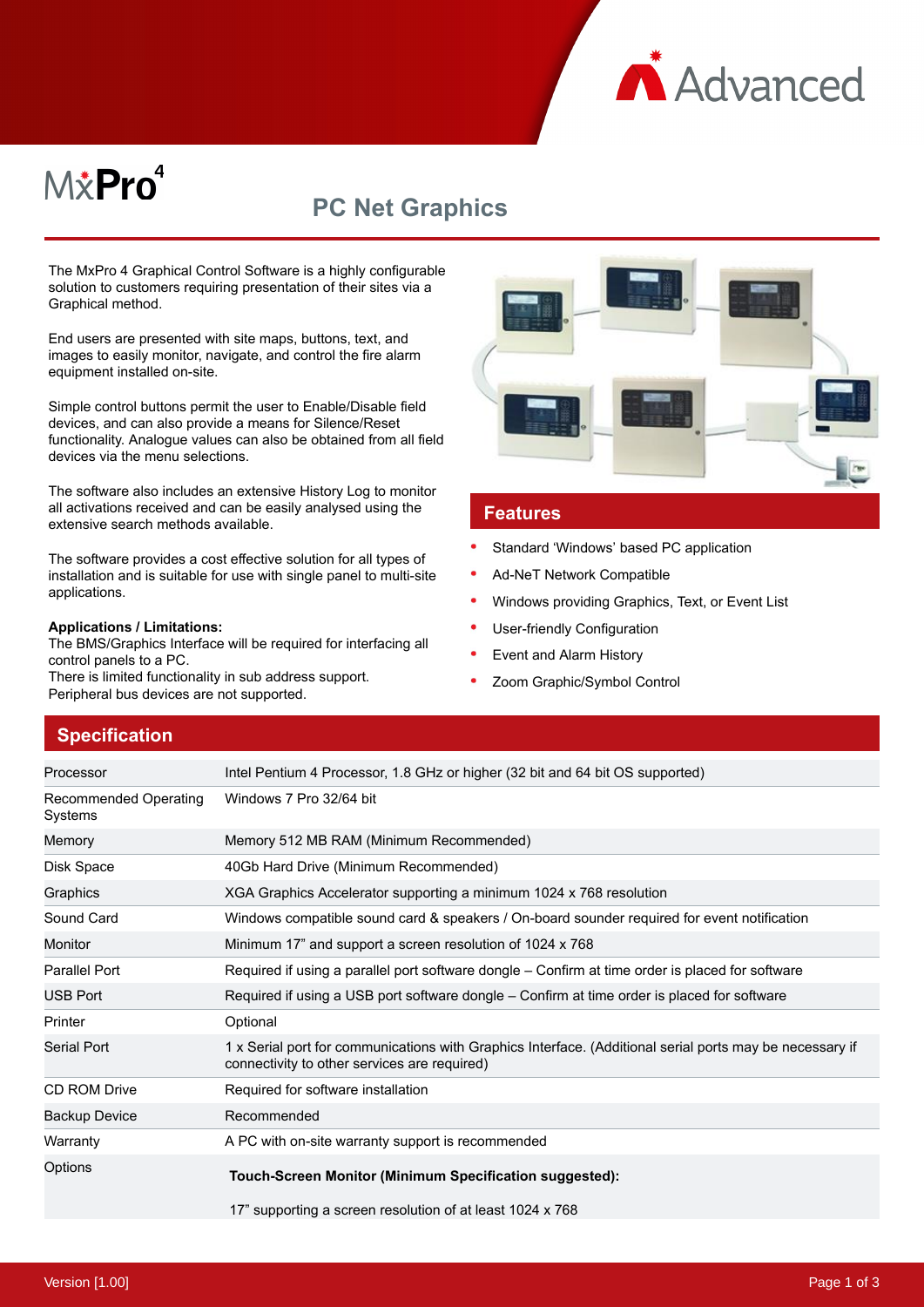Any resolution above 1024 x 768 can be supported however, Graphical bitmaps must be created in the appropriate format for the resolution selected.

If monitors are to be used in a Portrait manner a horizontal screen resolution of at least 950 pixels must be available.

1 x Additional Serial / USB port for communications with Touch Screen Controller.

## **Order Codes and Options**

| Pc-Net-005-L1:         | MxPro Graphical Control Software (Standard Version – Connectivity of 3 Node max)    |
|------------------------|-------------------------------------------------------------------------------------|
| Pc-Net-005-L2:         | MxPro Graphical Control Software (Standard Version - Connectivity of 15 Nodes max)  |
| Pc-Net-005-L2p:        | MxPro Graphical Control Software (Premium Version - Connectivity of 15 Nodes max)*  |
| Pc-Net-005-L3:         | MxPro Graphical Control Software (Standard Version - Connectivity of 200 Nodes max) |
| Pc-Net-005-L3p:        | MxPro Graphical Control Software (Premium Version - Connectivity of 200 Nodes max)* |
| PC-NeT-005-SWM:        | Smart Watch Module                                                                  |
| PC-NeT-005-SWM4R:      | Smart Watch Module - 4 Inputs                                                       |
| <b>PC-NeT-005-SCU:</b> | Smart Cube Unit                                                                     |
| *:                     | Package options can be found on the following page.                                 |

## **Compatibility**

The Pc-Net Graphical Control Software is compatible with all MxPro 4 control equipment.

### **Package Options**

The regular PC-NET-005 package in each level contains the basic software, which allows for connection to other systems over TCP. The premium software version (PC-NET-005L\* P) also includes all of the available features and options are shown below.

**Groups** : This option allows PC Net terminals to communicate with one another using a TCP/IP network. Groups can connect masters to masters or masters to slaves. The Smart Cube also connects to a PC Net terminal using this option.

The Groups line is monitored and should a network connection go down, each PC net terminal will report there has been a connection error.

**Slaves** : This option is a 'No' control version of the PC net software. A slave will allow for 24 hour, real time monitoring from a master terminal with reporting and accept alarm capabilities but will not allow control of the panel and devices. A slave will gather its information from a master and cannot be connected to a panel or panel network.

**Event Printer** : This option gives users the ability to connect Line printers to the PC net terminal. With recent developments in the software, the capability to automatically print a graphic from a normal printer or laser printer in an alarm condition now comes as standard on all packages.

**Service and History Mode** : Normally an additional module, the SMART (Service Management and Reporting Tool) allows users to produce service reports which accurately show the total percentage of devices being tested on an annual basis. This module can be used by both the end user and Service provider as a way to demonstrate value adds and commitment to testing 100% of sites devices.

**Auto Update Module** : When more than one PC Net is connected in a group the standard practice when upgrading one is to take a backup and travel to each terminal to restore each one independently. The new auto update module allows a user to makes changes on one master PC Net and propagates the changes to any other master/slave connected via groups. This mimics a client/server application and drastically reduces upgrade times.

**SMS Texting (requires additional hardware)** : When an event occurs a text message is sent to one or more mobile phones notifying a person/ persons of that event. With additional hardware (to be quoted separately) the PC Net can send event information via text message to multiple numbers as well as filtering messages for certain numbers only e.g. Fires go to Estates, Faults go to Engineers. SIM cards are to be supplied by the customer.